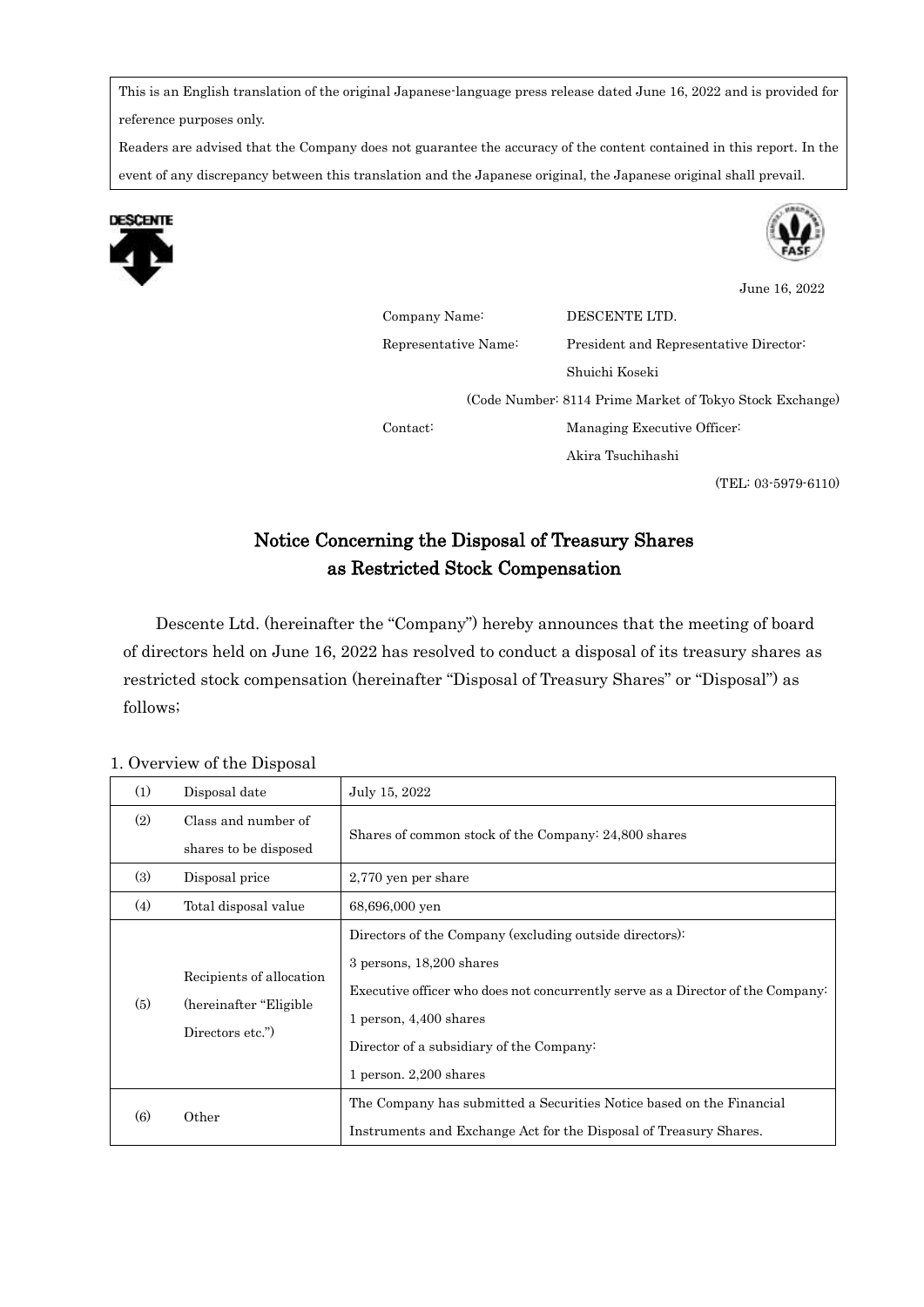#### 2. Purpose of and Reason for the Disposal

At the meeting of the board of directors held on May 12, 2017, the company resolved to introduce a restricted stock compensation plan (hereinafter the "Compensation Plan") for the purpose of providing medium- to long-term incentives and sharing of shareholder value to the "Eligible Directors, etc." who are directors of the Company, excluding outside directors, and executive officers, excluding concurrent directors of the Company, and directors of subsidiaries of the Company. Also, at the 60th annual general meeting of shareholders held on June 22, 2017, as monetary compensation to serve as invested assets to acquire the restricted stocks (hereinafter "Restricted Stock Compensation"), it was approved that the amount of the Restricted Stock Compensation for the Eligible Directors shall not exceed 200 million yen, and that the restricted period on stock transfer shall be decided by a meeting of board of directors from three (3) to five (5) years.

The outline of the Compensation Plan is as follows.

### [Outline of the Compensation Plan]

The Eligible Directors etc., shall make in-kind contribution of all monetary compensation claims to be provided by the Company according to the Compensation Plan, and shall, in return, receive shares of common stock of the Company that shall be issued or disposed by the Company. The total number of shares of common stock of the Company to be issued or disposed for the Eligible Directors shall not exceed 50,000 shares per year, and the amount to be paid per share shall be the closing price of common stock of the Company on the Prime market of Tokyo Stock Exchange on the business day immediately preceding the date of the resolution by a meeting of board of directors (or the closing price on the transaction day immediately prior thereto if no transaction is made on such business day.).

For the issue or disposal of shares of common stock of the Company under the Compensation Plan, the Company and each Eligible Directors etc., shall make an agreement on allotment of restricted stocks (the "Allotment Agreement"), which includes; (i) The Eligible Directors etc., shall not transfer, create a security interest on, or otherwise dispose of the allotted shares during a certain restriction period, and (ii) The Company shall take back all or part of the allotted shares without cost in case where certain events happen.

Considering the purpose of the Compensation Plan, business performance of the Company, responsibility of the Eligible Directors etc., and various other factors, the Company has decided to provide the total sum of the monetary compensation claims of 68,696,000 yen (the "Total Monetary Compensation Claims"), and 24,800 shares of common stock of the Company with three (3) year transfer restriction period, in order to further increase motivation of the Eligible Directors etc.

For the Disposal of Treasury Shares, 5 of the Eligible Directors etc., shall make in-kind contribution of all monetary compensation claims to the Company according to the Compensation Plan, and shall receive disposed shares of common stock of the Company. (hereinafter "Allotted Shares".)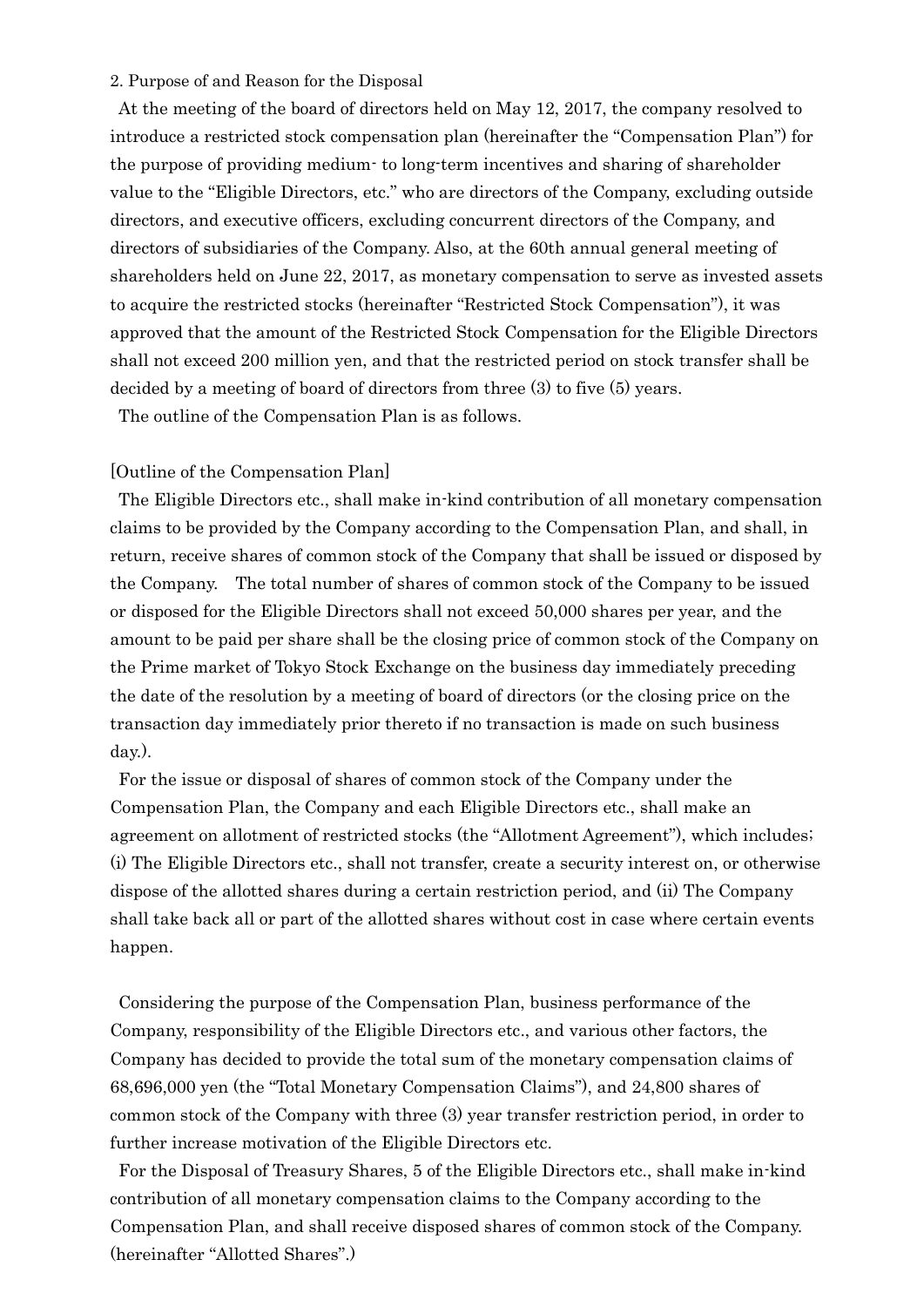#### 3. Overview of the Allotment Agreement

### (1) Transfer restriction period: July 15, 2022 - July 14, 2025

#### (2) Conditions for releasing transfer restriction

On the condition that the Eligible Directors etc., maintain the positions of director of the Company or its subsidiaries, executive officer who do not concurrently serve as a director, auditor, employee, company advisor or equivalents continuously during the transfer restriction period, the Company shall release transfer restriction at the expiration of the transfer restriction period.

(3) Treatment in cases the Eligible Directors etc., retire from its position due to expiration of the term of office, reaching retirement age or other due causes.

### (i) Time of release

In case the Eligible Directors etc., retire from a position of director of the Company or its subsidiaries, executive officer who do not concurrently serve as a director, auditor, employee, company advisor or equivalents due to expiration of the term of office, reaching retirement age or other due causes approved by the board of directors, transfer restriction will be released immediately after the retirement. In case of retirement due to death it will be released at the time to be determined by a meeting the board of directors after the death.

#### (ii) Number of shares subject to release

The number of shares obtained by multiplying the number of shares held by the Eligible Directors etc., at the time of the retirement described (i) above, and value obtained as a result of dividing the number of months from the month of his/her tenure during the restriction by 12 (if the value is above 1, then 1 is applied.) (however, if a fraction less than one share arises as a result of calculations, the number will be rounded down).

#### (4) Take-back without cost by the Company

The Company shall automatically take back all the allotted shares without cost immediately after expiration of the transfer restriction period according to the rule described (3) above, if transfer restriction on the allotted shares in question is still to be released.

### (5) Control of stocks

To ensure compliance with the transfer restriction during the transfer restriction period, the allotted shares shall be managed in a dedicated account at Nomura Securities Co., Ltd., opened by the Eligible Directors etc. The Company executes the memorandum on the control of the dedicated accounts of the Eligible Directors etc., with Nomura Securities Co., Ltd., in order to secure the effectiveness of the transfer restriction pertaining to the